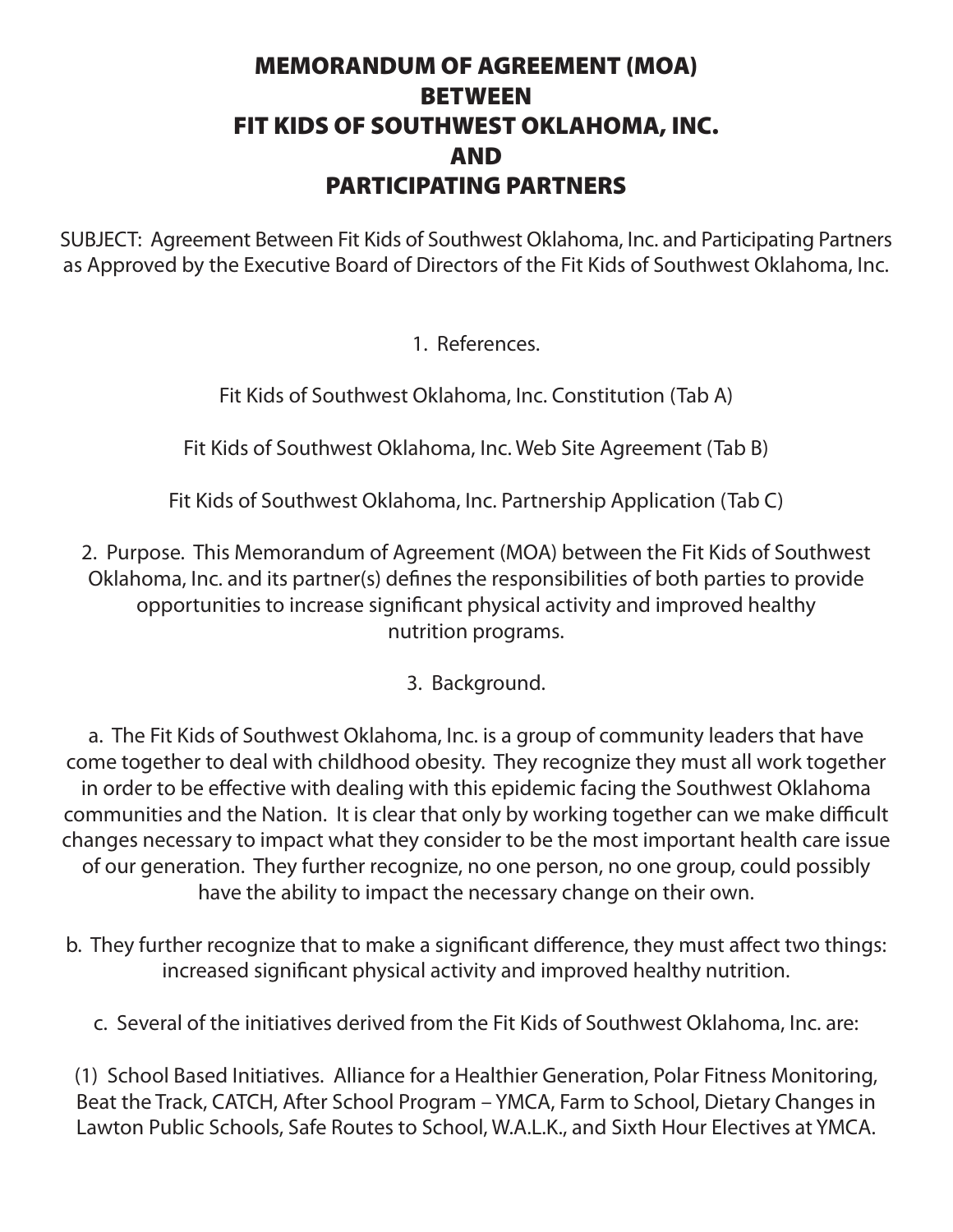- (2) Fitness and Wellness in the Community. Fitness Trailway, Friends of the Trail: Bike and Pedestrian Paths in Lawton, Coaches University, Spirit of Survival Marathon, Community Gardens, and Farmers Market.
	- (3) Healthy Eating in the Community. Education Campaign, Fast Food Initiative, Church Based Initiatives, and Cooking Demonstration.
- (4) Fitness and Wellness in the Workplace. Community and Business Accessibility: Model City Program and Strong and Healthy Oklahoma Initiative: Make It Your Business.

4. Responsibilities.

a. Fit Kids of Southwest Oklahoma, Inc. will provide subject matter expertise and support necessary to implement quality physical activities and healthy nutrition programs. The Fit Kids of Southwest Oklahoma, Inc. will also collaborate to inform community members of the physical activities and programs available throughout the community.

b. Fit Kids of Southwest Oklahoma, Inc. also agrees to maintain a website that can be used as a medium to advertise activities and programs available to organizations and community members that want to be a part of this community based program which is solely dedicated to initiatives that deal with childhood obesity. The specific terms of agreement for this website are at appendix c.

c. Individuals and organizations may enter into an individual contractual agreement with others for sponsorship, grants, and funding of their physical activities and healthy nutrition programs, but these individual agreements shall not obligate the Fit Kids of Southwest Oklahoma, Inc. to costs related to such agreements.

d. Both parties agree that the activities and special activities to be provided under this coalition shall meet the requirements as outlined in the Constitution (appendix A) and the application to be a part of the Fit Kids of Southwest Oklahoma, Inc. Coalition (appendix B).

e. Fit Kids of Southwest Oklahoma, Inc. will not charge fees for services rendered by the coalition.

f. Fit Kids of Southwest Oklahoma, Inc. will make every reasonable effort to promote and support activities of individuals and organizations approved to be a part of the Fit Kids of Southwest Oklahoma, Inc. Coalition.

g. Individuals and organizations requesting to be a part of the Fit Kids of Southwest Oklahoma, Inc. Coalition will be evaluated by the Executive Board of Directors of the Fit Kids of Southwest Oklahoma, Inc. Coalition. The evaluation process shall include the input of the assigned representative for the individual or organization requesting to partner with the coalition. In particular, the individual or organization shall provide the Fit Kids